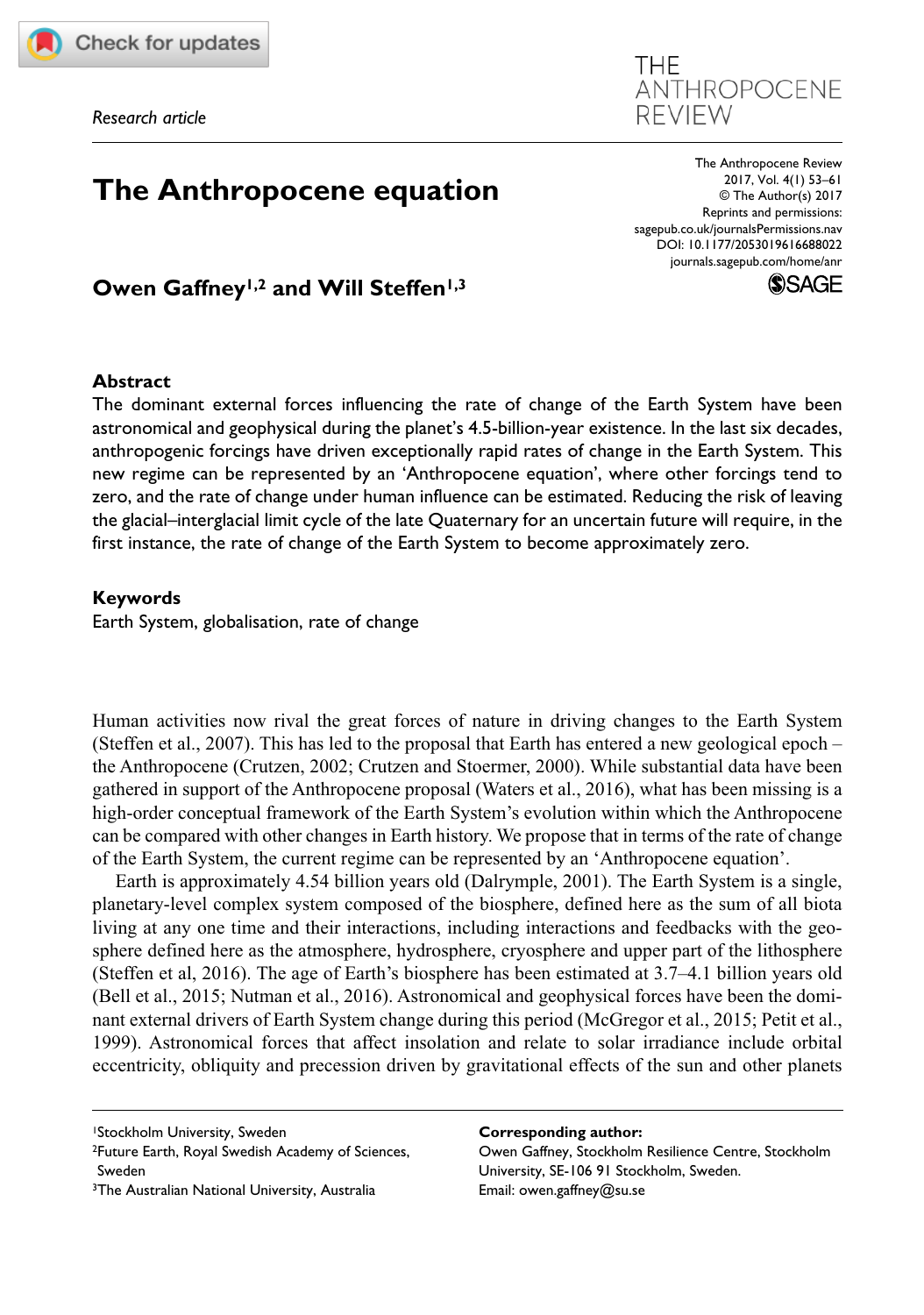(Milanković, 1941), and impact events. Geophysical forces include volcanic activity, weathering and tectonic movement.

Under the influence of these external forcings, the rate of change of the Earth System (*E*) at the highest order of abstraction can be given by (after Schellnhuber, 1998, 1999, 2001):

$$
\frac{dE}{dt} = f(A, G) \tag{1}
$$

where *A* is astronomical forcing, *G* is geophysical forcing.

While astronomical and geophysical forcings have been dominant drivers pulling the Earth System into new states (i.e. 'basins of attraction'), internal dynamics, including biospheric evolutionary processes, interacting with these drivers, can also drive major Earth System change, for example, the Great Oxygenation Event 2.4 billion years BP that took place over hundreds of millions of years (Konhauser et al., 2009). Throughout Earth's past, strong negative feedbacks arising from the internal dynamics of the Earth System, often involving the biosphere, have assured long periods – hundreds of millions of years at times – of relative stability (Lenton and Williams, 2013). Internal dynamics are particularly important because of their influence on the atmospheric concentration of greenhouse gases such as carbon dioxide, which in turn significantly influence the climate (Lenton, 2016).

Therefore, for completeness, an equation for the rate of change of the Earth System can be given as:

$$
\frac{dE}{dt} = f(A, G, I) \tag{2}
$$

where *I* is internal dynamics of the Earth System.

In the recent past, subdivisions of the Quaternary (2.588 Myr to present) have been defined by climate forcing related to cyclical variation in Earth's orbit coupled with other astronomical forcings, changes in solar irradiance, and irregular events such as volcanic eruptions (Berger et al., 2006). At present, the Earth System of the Quaternary is typified by saw-tooth oscillations of glacial–interglacial cycling initially with 40,000-year periodicity until ~1.2 Myr BP, then switching to 100,000-year periodicity. *Homo sapiens* evolved during a rather unusual state of potential instability in Earth's history (Lenton and Williams, 2013). While astronomical forcing (*A*) has been the overriding external trigger of change in the Quaternary, relatively small astronomical forcings have resulted in distinctly different states of the Earth System because of the strong influence of internal dynamics (*I*), with bifurcation points influenced by small changes in atmospheric concentrations of carbon dioxide (Berger et al., 2006; Ganopolski et al., 2016). Under current astronomical forcing and atmospheric levels of carbon dioxide of about 280 ppm, Holocene-like conditions could have been expected for probably another 50,000 years (Ganopolski et al., 2016).

However, an entirely new forcing is now driving change in the Earth System: human activity (*H*). Although *H* is a subset of *I* (internal dynamics), here we argue that the magnitude, the unique nature of the forcing in the history of the planet, and the rate have now become so profound that *H* deserves to be considered in its own right in the context of Earth System dynamics. After Schellnhuber (1999), we write:

$$
\frac{dE}{dt} = f(A, G, I, H) \tag{3}
$$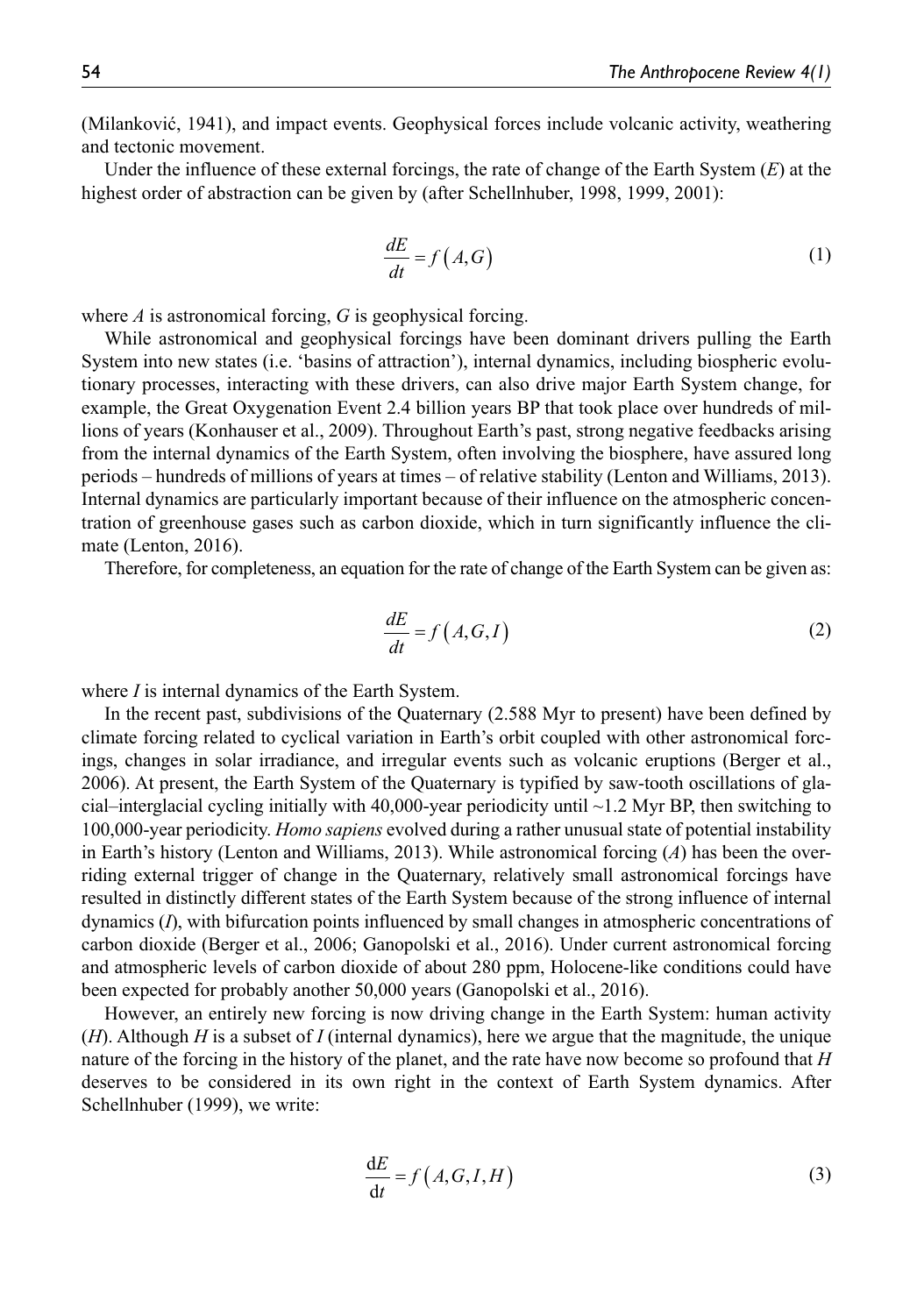How significant is *H* as a driver of the rate of change of the Earth System? Steffen et al. (2004, 2011, 2015b) identified trends in socio-economic activities representative of *H* over the past 2.5 centuries and found a broad correlation with Earth System changes, as measured by the rates of change of biodiversity, atmospheric chemistry, marine biogeochemistry and land-use change amongst others. The authors noted a very sharp increase in the rate of change of both *H* and *E* since 1950 and a strong coupling between the two, a phenomenon now known as the Great Acceleration (Hibbard et al., 2006; Steffen et al., 2007).

Examination of individual Earth System processes show the remarkable domination of *H* over the other three factors in equation (3). For example, in one century, the Haber-Bosch process has doubled the amount of reactive nitrogen in the Earth System relative to the pre-industrial baseline, arguably the largest and most rapid impact on the nitrogen cycle for some  $\sim$  2.5 Ga (Canfield et al., 2010). The rate of change of ocean carbonate chemistry – ocean acidification – is potentially unparalleled in at least the last ~300 Ma (Hönisch et al., 2012). The rate of carbon emissions to the atmosphere ( $\sim$ 10 Pg/yr) are probably the highest they have been in  $\sim$ 66 Ma, since the start of the Cenozoic (Cui et al., 2011; Zeebe et al., 2016) (Table 1).

For biodiversity, typical rates of background extinction are estimated to be around 0.1 extinctions/ million species years (De Vos et al., 2015). Current extinction rates are estimated to be tens to hundreds of times higher than natural background rates of extinction (Barnosky et al., 2012; Ceballos et al., 2015). Humans have now modified the structure and functioning of the biosphere to such an extent that the Anthropocene may mark the beginning of a third stage in the evolution of Earth's biosphere, following the microbial stage from  $\sim$ 3.5 Ga BP and the metazoan from  $\sim$ 650 Ma (Williams et al., 2015).

In the last 7000 years, ice volumes on Earth stabilised and carbon dioxide  $(CO<sub>2</sub>)$  levels have changed only slowly over that period. This provides a Holocene baseline for assessment of the Anthropocene rate of change of the climate system (Waters et al., 2016). Atmospheric  $CO<sub>2</sub>$ , now above 400 parts per million (ppm) is 120 ppm higher than the Holocene baseline, and has increased  $\sim$ 100 times as fast as the most rapid rise during the last glacial termination (Loulergue et al., 2008). Atmospheric CH<sub>4</sub> concentration has risen rapidly to 1810 ppb in 2012, a level 2.5 times the level in 1750 (722 ppb) (Saunois et al., 2016). The rate of change appears extraordinary compared with natural changes and is more than double any observed value in the past 800,000 years (Loulergue et al., 2008; Wolff, 2011).

From 9500 to 5500 years BP global average temperature plateaued, followed by a very slight cooling trend (Marcott et al., 2013). Over the last 7000 years the rate of change of temperature was approximately −0.01°C/century. Over the last hundred years, the rate of change is about 0.7°C/ century (Intergovernmental Panel on Climate Change (IPCC), 2013), 70 times the baseline – and in the opposite direction. Over the past 45 years (i.e. since 1970, when human influence on the climate has been most evident), the rate of the temperature rise is about 1.7°C/century (NOAA, 2016), 170 times the Holocene baseline rate.

We deduce, therefore, that astronomical and geophysical forcings in the Holocene, and perhaps even through the entire Quaternary, approximate to zero compared with the impact of current human pressures on the rate of change of the Earth System (Ganopolski et al., 2016; McGregor et al., 2015; Steffen et al., 2004, 2015a; Waters et al., 2016; Williams et al., 2015). We also note from the rates of change described above that *I* now is also significantly less than *H*. Therefore, following from Schellnhuber (1999), but more directly based on Steffen et al. (2004, 2011, 2015b), the current rate of change of the Earth System at the highest level of abstraction can be represented as:

$$
\frac{dE}{dt} = f\left(H\right) \tag{4}
$$

which might be termed the 'Anthropocene equation'.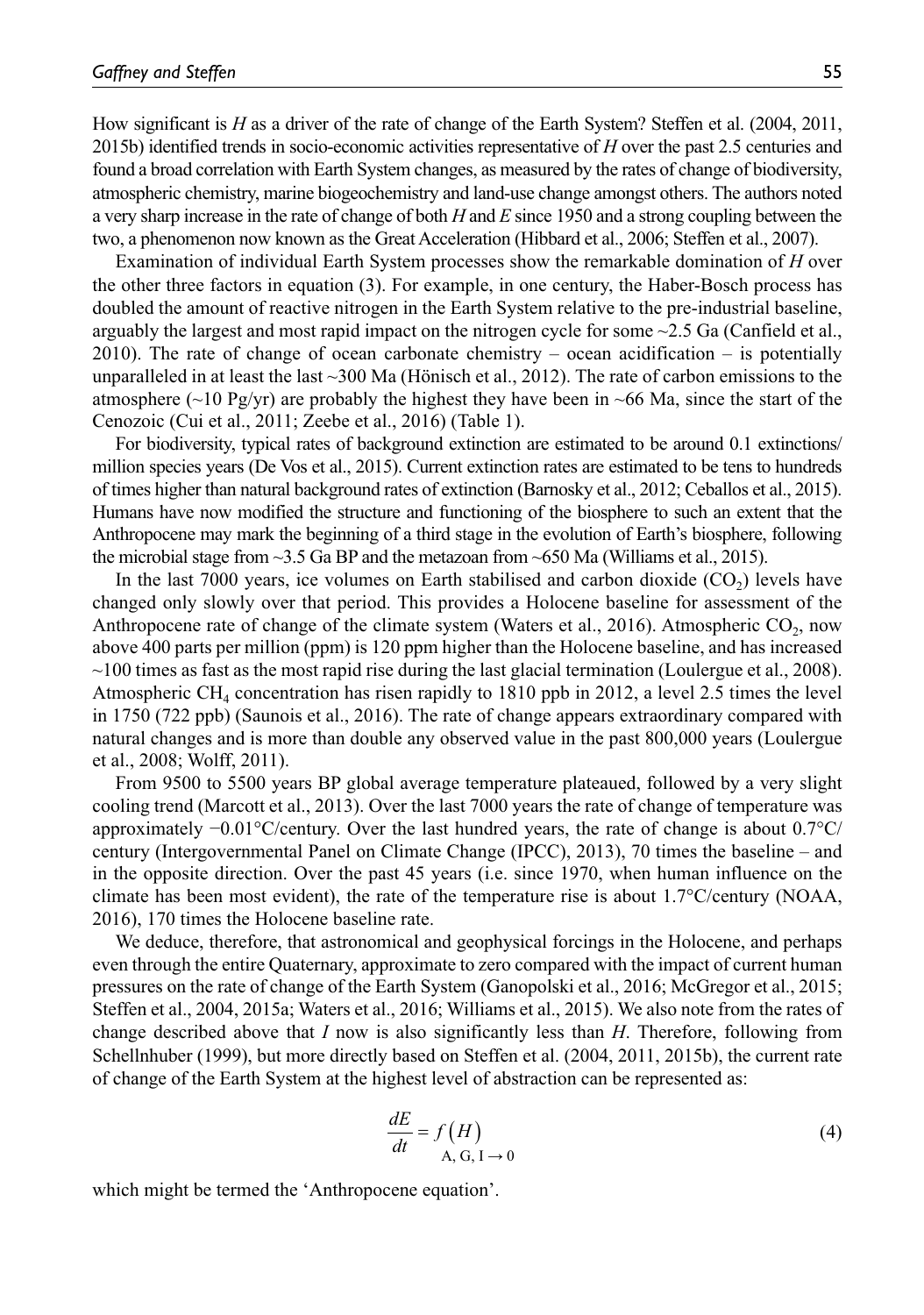|                                                                                | Holocene baseline rate of change                                                                                        | Current rate of change                                                                                                                       | Magnitude/scale of change                                                                                                                                                                                                                                                                                                                                                           | References                                                                                                         |
|--------------------------------------------------------------------------------|-------------------------------------------------------------------------------------------------------------------------|----------------------------------------------------------------------------------------------------------------------------------------------|-------------------------------------------------------------------------------------------------------------------------------------------------------------------------------------------------------------------------------------------------------------------------------------------------------------------------------------------------------------------------------------|--------------------------------------------------------------------------------------------------------------------|
| Earth System parameter-climate<br>Atmospheric CO <sub>2</sub><br>concentration | ~0.17 ppm/century decrease<br>~0.30 ppm/century increase<br>and 1750<br>between c. I lk and 7k BP;<br>between c. 7k BP  | 166 ppm/century (average<br>1970–2015)                                                                                                       | $\sim$ 100 times faster than the most rapid rise during the last glacial<br>termination. ~10 times faster than the maximum rate of carbon<br>outgassing during the Paleocene-Eocene Thermal Maximum<br>~550 times faster than Holocene baseline rate                                                                                                                                | Zeebe et al. (2016)<br>Ciais et al. (2013)<br>Wolff (2011)                                                         |
| Atmospheric CH <sub>4</sub><br>concentration                                   | 2 ppb/century                                                                                                           | 575 ppb/century (1984-2015<br>average)                                                                                                       | ~285 times faster than Holocene baseline rate. From 1750 to<br>2012 CH4 increased by 150% from 722 ppb to 1810 ppb                                                                                                                                                                                                                                                                  | http://www.esrl.noaa.gov/gmd/<br>ccgg/trends_ch4/#global_data<br>Singarayer et al. (2011)<br>Saunois et al. (2016) |
| surface temperature<br>Global average                                          | $-0.01$ °C/century                                                                                                      | I.7°C/ century (average<br>(5) 07-0761                                                                                                       | 170 times faster than the Holocene baseline rate                                                                                                                                                                                                                                                                                                                                    | Marcott et al. (2013)<br>NOAA (2016)                                                                               |
| Sea-level rise                                                                 | 3000 BP to<br>~0 mm/yr from c<br>pre-industrial                                                                         | $3.2\pm0.4$ mm/yr<br>$(1993 - 2010)$                                                                                                         | Average global sea level is currently higher than at any other<br>time within the past ~115,000 years                                                                                                                                                                                                                                                                               | Church et al. (2013)<br><b>IPCC (2013)</b>                                                                         |
| ES parameter-biosphere                                                         |                                                                                                                         |                                                                                                                                              |                                                                                                                                                                                                                                                                                                                                                                                     |                                                                                                                    |
| Extinction rate                                                                | 0.1 extinctions per million<br>species years                                                                            | I-10 extinctions per million-<br>species years                                                                                               | 10-100 times background rate                                                                                                                                                                                                                                                                                                                                                        | Ceballos et al. (2015)<br>De Vos et al. (2015)                                                                     |
| Terrestrial                                                                    | Up to 1700, ~50% of global ice-                                                                                         | By 2000, only 25% was wild                                                                                                                   |                                                                                                                                                                                                                                                                                                                                                                                     | Ellis et al. (2010)                                                                                                |
| biosphere                                                                      | free land cover was wild; ~5%                                                                                           | and 55% was intensively used                                                                                                                 |                                                                                                                                                                                                                                                                                                                                                                                     |                                                                                                                    |
| modification                                                                   | was intensively used                                                                                                    | by humans                                                                                                                                    |                                                                                                                                                                                                                                                                                                                                                                                     |                                                                                                                    |
| species range shifts<br>Climate-triggered                                      | Small compared with range shift<br>during Pleistocene -Holocene<br>transition                                           | Similar or greater than range<br>shifts at beginning and end of<br>the Pleistocene                                                           | Future range shifts may be $\sim$ 10 times greater than during<br>Pleistocene-Holocene transition                                                                                                                                                                                                                                                                                   | Diffenbaugh and Field (2013)                                                                                       |
| ES parameter-biogeochemical cycles                                             |                                                                                                                         |                                                                                                                                              |                                                                                                                                                                                                                                                                                                                                                                                     |                                                                                                                    |
| Ocean acidity                                                                  | ~0 pH unit/year                                                                                                         | $-0.001 + 0.0024$ pH unit/year<br>in surface waters                                                                                          | and 70 times faster than during a deglaciation. Current OA rate<br>Anthropocene are projected to be three to seven times larger<br>concentration. Surface-ocean chemistry changes during the<br>of industrial era, equivalent to a 26% increase in H <sup>+</sup> ion<br>pH of seawater has decreased by ~0.1 since beginning<br>of change is highest in possibly 300 million years | Hönisch et al. (2012)<br>Rhein et al. (2013)<br>Elsig et al. (2009)<br>Zeebe (2012)                                |
| N cycle                                                                        | land: 58 Tg/yr, in the ocean: 140<br>$Tg$ /hr, and fixation by lightning:<br>Biological nitrogen fixation on<br>5 Tg/yr | Tg N per year from human<br>$\sim$ 180 Tg N per year from<br>biological fixation, and 30<br>industrial and intended<br>combustion processes. | This is possibly the largest and most rapid change to the global<br>Humans now fix as much N as all natural processes combined.<br>N cycle in 2.5 billion years.                                                                                                                                                                                                                    | Gruber and Galloway (2008)<br>Fowler et al. (2013)                                                                 |
| cycle                                                                          | $10-15$ Tg P/yr input to soil<br>(pre-industrial weathering)                                                            | (from enhanced weather and<br>28-33 Tg P/yr input to soil<br>mining of P for fertilizers)                                                    | Up to 3 times more P per year released to environment from<br>human activities compared with Holocene baseline                                                                                                                                                                                                                                                                      | Carpenter and Bennett (2011)                                                                                       |
| Sedimentary fluxes                                                             |                                                                                                                         | displaced by mineral extraction<br>~57,000 $Tgyr$ of sediments                                                                               | greater than global river sediment transport. Human processes<br>Sediment displacement by mineral extraction nearly 3 times<br>have increased sediment flow by erosive processes and<br>reduced sediment flow by dam building                                                                                                                                                       | Douglas and Lawson (2000)<br>Steffen et al. (2007, 2015)<br>Zalasiewicz et al. (2014b)<br>Syvitski et al. (2009)   |

**Table 1.** Rates of change of the Earth System.

Table 1. Rates of change of the Earth System.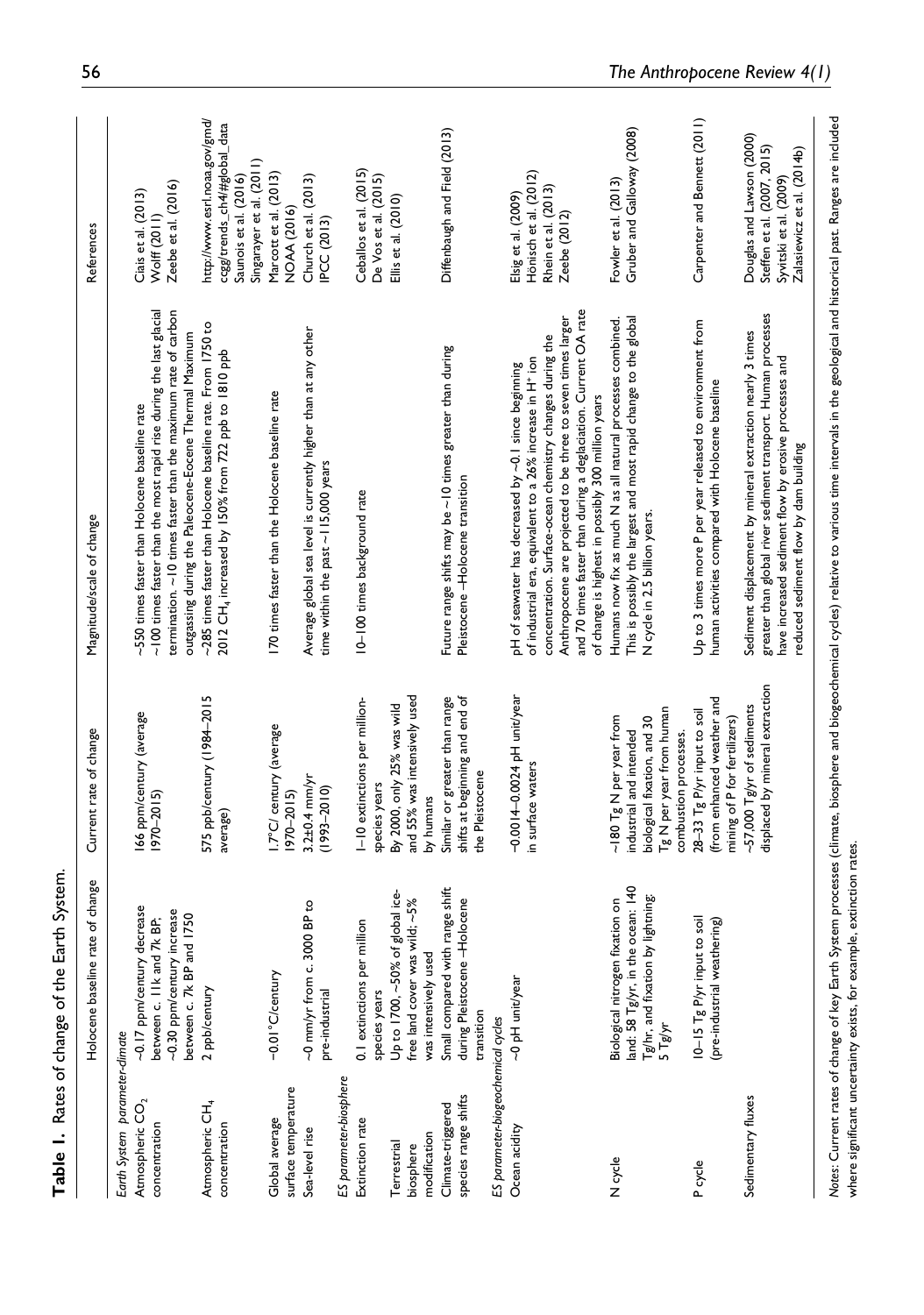

**Figure 1.** A systems approach to understand the linkages, interactions and feedbacks driving the Great Acceleration and emergent behaviour affecting the rate of change of the Earth System (modified from Hibbard et al., 2006: figure 18.2).

When did *H* come to dominate the astronomical and geophysical forcings and the internal dynamics of the Earth System? Although there have been several proposed start dates for the Anthropocene, including the Neolithic revolution (Ruddiman, 2013), the rise of European empires and subsequent colonialisation (Lewis and Maslin, 2015), and the Industrial Revolution (Crutzen, 2002), none can match the mid-20th-century, global-level, synchronous step change in human enterprise and the simultaneous human-driven change in many features of Earth System structure and functioning. That is, anthropogenic impact crossed a critical threshold around 1950 with the beginning of the Great Acceleration, when *H* moved from being a force of similar or smaller magnitude to *A* and *G*, to usurping them entirely (Steffen, 2004, 2007, 2011; Waters, 2016).

An obvious, and critical, next step is to represent *H* as a sub-system of the Earth System because it is now the prime forcing driving the rate of change of the Earth System. Although a full analysis of *H* is beyond the scope of this paper (see McNeill and Engelke, 2016, for an analysis of the Great Acceleration), we note one attempt at describing the system dynamics of *H* that is particularly relevant here because it attempted to describe the dynamics of the Great Acceleration (Figure 1; adapted after Hibbard et al., 2006).

Based on Figure 1, we can represent *H* as:

$$
H = f(P, C, T) \tag{5}
$$

where  $P$  is population (more specifically the global 'consumers': the upper and middle classes as defined by income on a national basis), *C* is consumption (and by definition production), and *T* is the Technosphere (Haff, 2014), a concept particularly well-suited to Earth System analysis (Zalasiewicz et al., 2014a). Note that equation (5) has similarities to the IPAT identity of Holdren and Ehrlich (1974).

The Technosphere can be further broken down as follows:

$$
T = f(En, K, Pe) \tag{6}
$$

where *En* is the energy system, *K* is knowledge and *Pe* is political economy, which relates to economic systems bound by political decisions, now overwhelmingly dominated by globalisation (it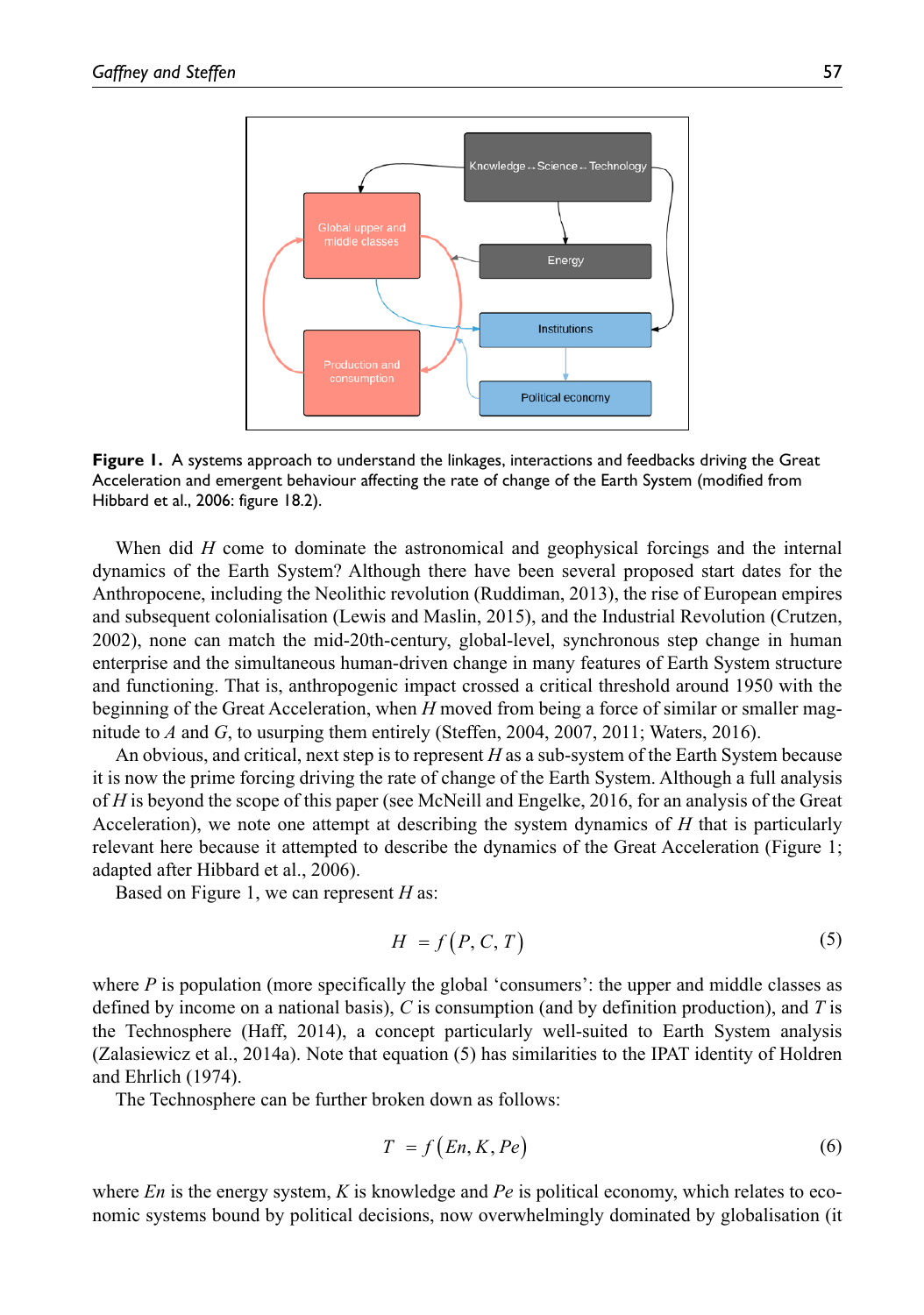

**Figure 2.** Saw-tooth oscillations of Earth's recent glacial–interglacial cycles represented as contour lines around basins of attraction (each cycle is unique), and the trajectory of the Anthropocene. The trajectory beyond 2016 indicates a significant departure from the glacial–interglacial limit cycle of the late Quaternary, and a unique event in Earth's history. A stable Anthropocene basin of attraction is speculative. Beyond it lies a greenhouse attractor. It remains unclear whether anthropogenic forcing is significant enough to drive the Earth System into a greenhouse state.

is worth noting that not all individuals or groups of people are equally responsible for the impacts of *H* on d*E*/d*t* (Malm and Hornborg, 2015)), as shown in Figure 1. However the term *H* is characterised in detail, the Anthropocene equation shows the domination of natural forcings by human forcings, particularly since the mid-20th century (Hamilton and Grinevald, 2015).

Figure 2 shows a potential future trajectory of the Earth System in the Anthropocene, with the system in 2016 poised at a critical position. Remaining within the interglacial conditions of the late Quaternary will require the exceptionally rapid rate of change of the Earth System to return to close to zero, with human forcings reduced to levels less than, or at least comparable to, astronomical and geophysical forcings and the internal dynamics of the Earth System. Sustained human pressures risk abrupt exiting of the glacial–interglacial limit cycle of the late Quaternary (Clark et al., 2016; Ganopolski et al., 2016), and ushering in Earth's sixth great extinction event (Barnosky et al., 2012).

While the next few decades are crucial in setting the trajectory of *H*, and hence of the Earth System, over the next tens of thousands of years (Clark et al., 2016; Ganopolski et al., 2016), in the longer term the domination of *H* over *A, G* and *I* is very likely to be a transient condition, perhaps similar to the Paleocene-Eocene Thermal Maximum (PETM) 56 million years ago (Hönisch, et al. 2012). In that event, a massive release of carbon (between 3000 and 7000 PgC), possibly from methane hydrates in the sea floor, drove a temperature spike of  $4-8^{\circ}$ C over a few thousand years (Steffen et al., 2016; Zeebe et al., 2016). During the PETM, a sharp perturbation in *G* over a few thousand years drove the instability in the Earth System, but it was short-lived with the system returning to its long-term trajectory 100,000–200,000 years after the carbon release as *A, G* and *I* restored their long-term control of the system.

In the case of the Anthropocene, efforts to achieve the long-term viability of a global civilisation – global sustainability – implies that *Homo sapiens* will deliberately and rapidly reduce its impacts on the Earth System so that they are more comparable in magnitude and more synergistic with *A,*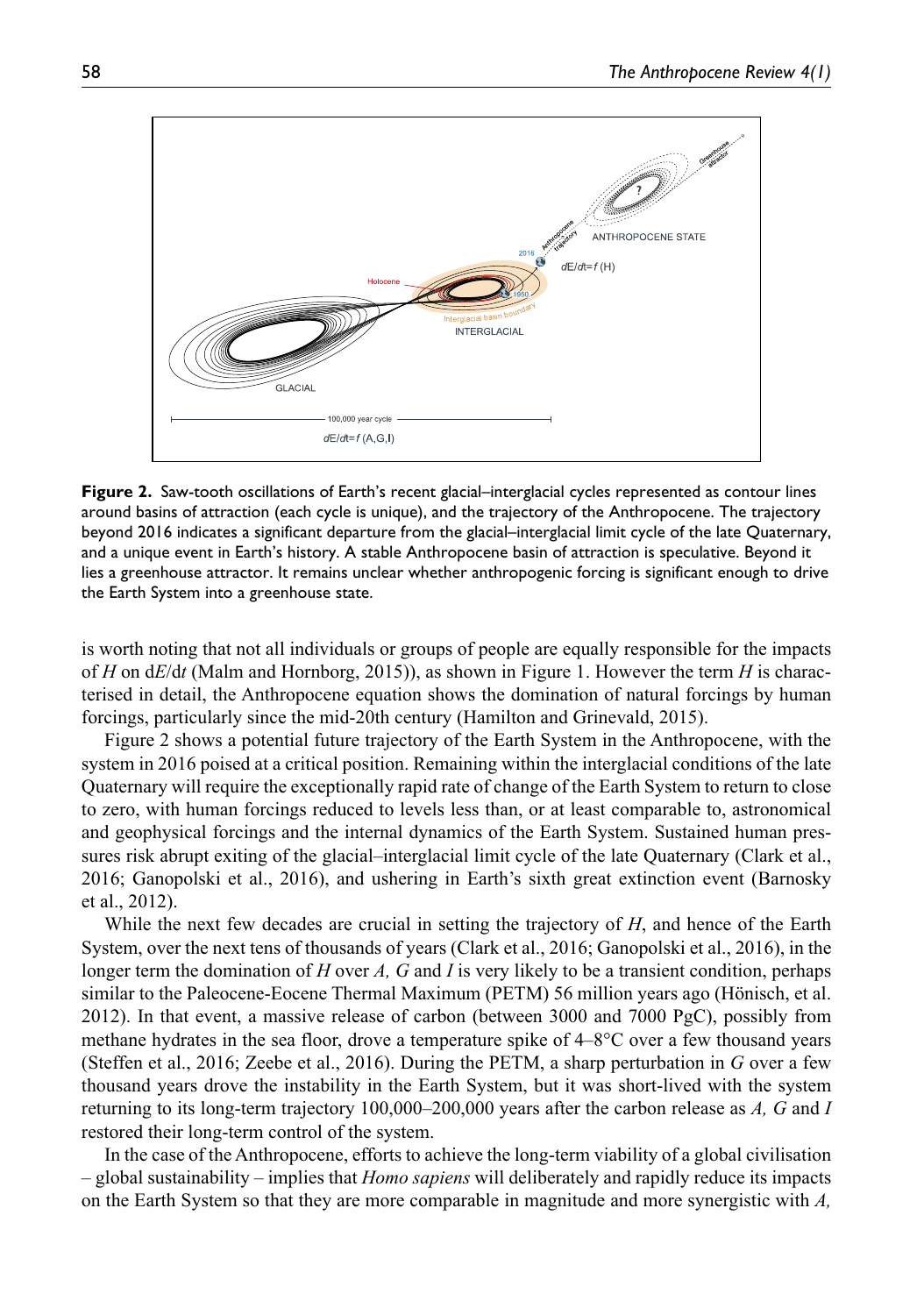*G* and particularly *I*. Alternatively, continued increases in *H* could well lead to abrupt changes in the Earth System that could trigger societal collapse, forcibly reducing *H* dramatically and returning control of the system to *A, G* and *I*. The legacy of the impacts of *H* on *I* through changes in the biosphere could, however, be discernible in the internal dynamics of the Earth System for millions of years (Williams et al., 2015).

# **Acknowledgements**

The authors thank Hans Joachim Schellnhuber for helpful comments on an early version of the manuscript. This paper is a contribution to the Future Earth research agenda.

# **Funding**

This research received no specific grant from any funding agency in the public, commercial, or not-for-profit sectors.

# **References**

- Barnosky AD, Hadly EA, Bascompte J et al. (2012) Approaching a state shift in Earth's biosphere. *Nature* 486 52–58.
- Bell E, Boehnkea P, Harrison TM et al. (2015) Potentially biogenic carbon preserved in a 4.1 billion-year-old zircon. *PNAS* 112(47): 14,518–14,521.
- Berger A, Crucifix M, Hodell DA et al. (Past Interglacials Working Group of PAGES) (2016) Interglacials of the last 800,000 years. *Reviews of Geophysics* 54(1): 11–14.
- Canfield DE, Glazer AN and Falkowski PG (2010) The evolution and future of Earth's nitrogen cycle. *Science* 330: 192–196.
- Carpenter SR and Bennett EM (2011) Reconsideration of the planetary boundary for phosphorus. *Environment Research Letters* 6: Available at: <http://iopscience.iop.org/issue/1748-9326/6/1>
- Ceballos G, Ehrlich PR, Barnosky AD et al. (2015) Accelerated modern human-induced species losses: entering the sixth mass extinction. *Science Advances* 1(5): e1400253.
- Church JA, Clark PU, Cazenave A et al. (2013) Sea level change. In: Stocker TF, Qin D, Plattner GK et al. (eds) *Climate Change 2013: The Physical Science Basis*. Contribution of Working Group I to the Fifth Assessment Report of the Intergovernmental Panel on Climate Change. Cambridge; New York: Cambridge University Press, pp. 1137–1216.
- Ciais P, Sabine C, Bala G et al. (2013) Carbon and other biogeochemical cycles. In: Stocker TF, Qin D, Plattner GK et al. (eds) *Climate Change 2013: The Physical Science Basis*. Contribution of Working Group I to the Fifth Assessment Report of the Intergovernmental Panel on Climate Change. Cambridge; New York: Cambridge University Press, pp. 465–570.
- Clark PU, Shakun JD, Marcott SA et al. (2016) Consequences of twenty-first-century policy for multi-millennial climate and sea-level change. *Nature Climate Change* 6: 360–369. doi: 10.1038/ nclimate2923.
- Crutzen PJ (2002) Geology of mankind The Anthropocene. *Nature* 415: 23.
- Crutzen PJ and Stoermer EF (2000) The Anthropocene. *Global Change Newsletter* 41: 17–18.
- Cui Y, Kump LR, Ridgwell AJ et al. (2011) Slow release of fossil carbon during the Palaeocene-Eocene thermal maximum. *Nature Geoscience* 4(7): 481–485.
- Dalrymple GB (2001) The age of the Earth in the twentieth century: a problem (mostly) solved. *Journal of the Geological Society of London* 190: 205–221.
- De Vos JM, Joppa LN, Gittleman JL et al. (2015) Estimating the normal background rate of species extinction. *Conservation Biology* 29(2): 452–462.
- Diffenbaugh NS and Field CB (2013) Changes in ecologically critical terrestrial climate conditions. *Science* 341: 486–492.
- Dlugokencky E (2016) NOAA/ESRL. Available at: [www.esrl.noaa.gov/gmd/ccgg/trends\\_ch4/](http://www.esrl.noaa.gov/gmd/ccgg/trends_ch4/) (accessed 27 July 2016).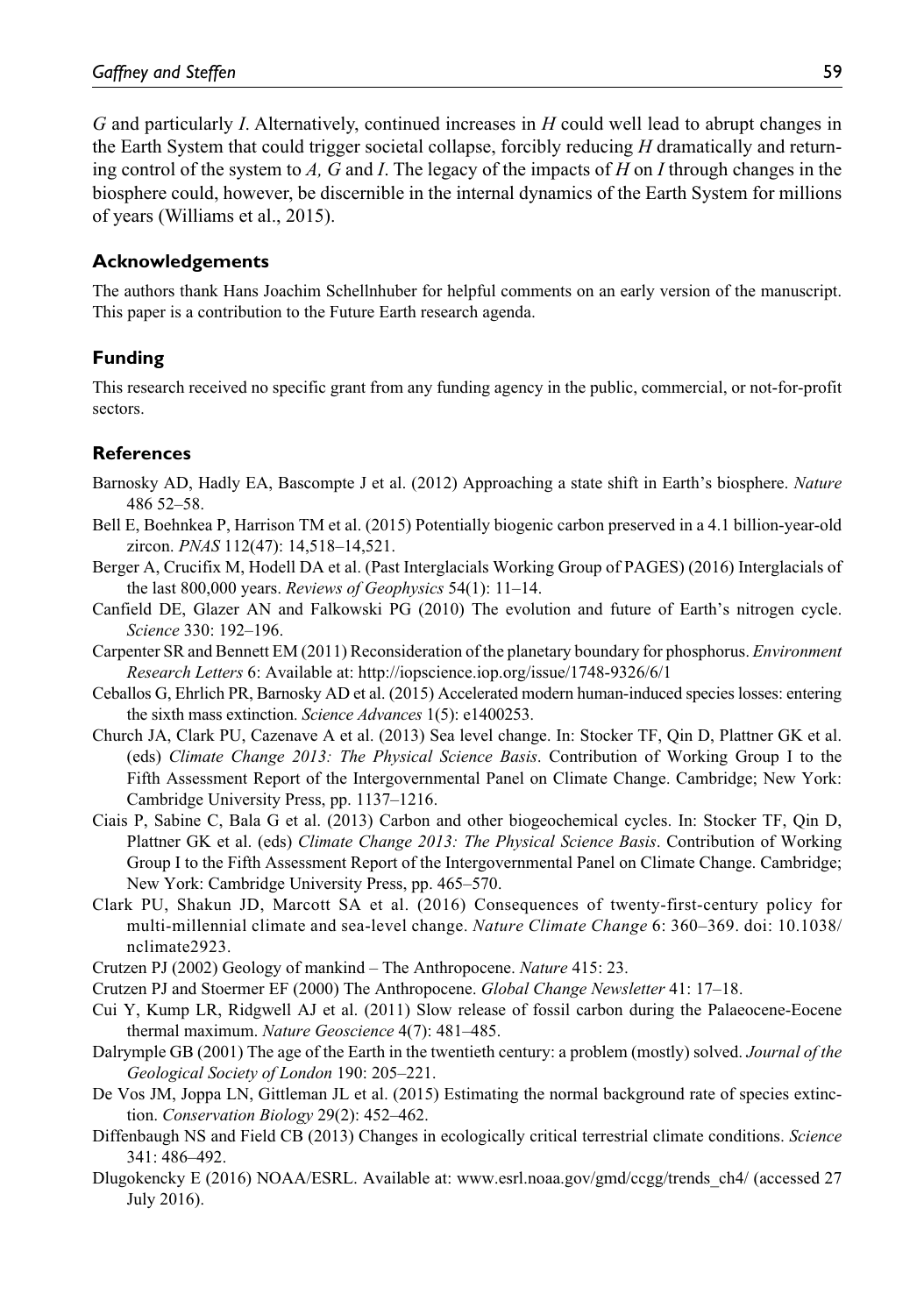- Douglas I and Lawson N (2000) The human dimensions of geomorphological work in Britain. *Journal of Industrial Ecology* 4: 9–33.
- Ellis EC, Goldewijk KK, Siebert S et al. (2010) Anthropogenic transformation of the biomes, 1700 to 2000. *Global Ecology and Biogeography* 19: 589–606. Available at: [http://dx.doi.org/10.1111/ j.1466-](http://dx.doi.org/10.1111/ j.1466-8238.2010.00540.x) [8238.2010.00540.x](http://dx.doi.org/10.1111/ j.1466-8238.2010.00540.x)
- Elsig J, Schmitt J, Leuenberger D et al. (2009) Stable isotope constraints on Holocene carbon cycle changes from an Antarctic ice core. *Nature* 461: 507–510. doi:10.1038/nature08393. Available at: [http://www.](http://www.nature.com/nature/journal/v461/n7263/full/nature08393.html) [nature.com/nature/journal/v461/n7263/full/nature08393.html](http://www.nature.com/nature/journal/v461/n7263/full/nature08393.html)
- Fowler D, Coyle M, Skiba U et al. (2013) The global nitrogen cycle in the 21st century. *Philosophical Transactions of the Royal Society B* 368(1621): 1–13.
- Ganopolski A, Winkelmann R and Schellnhuber HJ (2016) Critical insolation–CO<sub>2</sub> relation for diagnosing past and future glacial inception. *Nature* 529: 200–203. doi:10.1038/nature16494.
- Haff PK (2014) Humans and technology in the Anthropocene. Six rules. *The Anthropocene Review* 1: 126–130.
- Hamilton C and Grinevald J (2015) Was the Anthropocene anticipated? *The Anthropocene Review* 2: 59–72.
- Hibbard KA, Crutzen PJ, Lambin EF et al. (2006) Decadal interactions of humans and the environment. In: Costanza R, Graumlich L and Steffen W (eds) *Integrated History and Future of People on Earth Dahlem Workshop Report* 96: 341–375.
- Holdren JP and Ehrlich PR (1974) Human population and the global environment. *American Scientist* 62: 282–292.
- Hönisch B et al. (2012) The geological record of ocean acidification. *Science* 335: 1058–1062.
- Intergovernmental Panel on Climate Change (IPCC) (2013) *Climate Change 2013: The Physical Science Basis*. Contribution of Working Group 1 to the Fifth Assessment Report of the Intergovernmental Panel on Climate Change (Stocker TF, Qin D, Lattner GK et al., eds). Cambridge; New York: Cambridge University Press. Available at: [http://www.ipcc.ch/report/ar5/wg1/citation/WGIAR5\\_Citations\\_FinalRev1.pdf](http://www.ipcc.ch/report/ar5/wg1/citation/WGIAR5_Citations_FinalRev1.pdf)
- Konhauser KO, Pecoits E, Lalonde SV et al. (2009) Oceanic nickel depletion and a methanogen famine before the great oxidation event. *Nature* 458(7239): 750–753. Available at:<http://dx.doi.org/10.1038/nature07858>
- Lenton T (2016) *Earth System Science: A Very Short Introduction*. Oxford: Oxford University Press, 153 pp.
- Lenton TM and Williams HTP (2013) On the origin of planetary-scale tipping points. *Trends in Ecology & Evolution* 28: 380–382.
- Lewis SL and Maslin MA (2015) Defining the Anthropocene. *Nature* 519: 171–180.
- Loulergue LA, Schilt R, Spahni V et al. (2008) Orbital and millennial-scale features of atmospheric CH4 over the past 800,000 years. *Nature* 453: 383–386. doi:10.1038/nature06950.
- McGregor HV, Evans MN, Goosse H et al. (2015) Robust global ocean cooling trend for the pre-industrial common era. *Nature Geoscience* 8(9): 671–677. Available at: <http://dx.doi.org/10.1038/ngeo2510>
- McNeill JR and Engelke P (2016) *The Great Acceleration: An Environmental History of the Anthropocene Since 1945*. Cambridge, Massachusetts: Harvard University Press, 288 pp.
- Malm A and Hornborg A (2015) The geology of mankind? A critique of the Anthropocene narrative. *The Anthropocene Review* 1: 62–69.
- Marcott SA, Shakun JD, Clark PU et al. (2013) A reconstruction of regional and global temperature for the past 11300 years. *Science* 339(6124): 1198–1201. Available at:<http://dx.doi.org/10.1126/science.1228026>
- Milanković MM (1941) *Canon of Insolation and the Ice-Age Problem*. Belgrade: Koniglich Serbische Academie.
- National Oceanic and Atmospheric Administration (2016) *State of the Climate: Global Analysis for Annual 2015*. National Centers for Environmental Information. Available at: [http://www.ncdc.noaa.gov/sotc/](http://www.ncdc.noaa.gov/sotc/global/201513) [global/201513](http://www.ncdc.noaa.gov/sotc/global/201513)
- Nutman AP, Bennett VC, Friend CRL et al. (2016) Rapid emergence of life shown by discovery of 3,700-million-year-old microbial structures. *Nature* 537: 535–538. doi: 10.1038/nature19355.
- Petit JR, Jouzel J, Raynaud D et al. (1999) Climate and atmospheric history of the past 420,000 years from the Vostok ice core, Antarctica. *Nature* 399: 429–436.
- Rhein M, Rintoul SR, Aoki S et al. (2013) Observations: Ocean. In: Stocker TF, Qin D and Plattner GK (eds) *Climate Change 2013: The Physical Science Basis*. Contribution of Working Group I to the